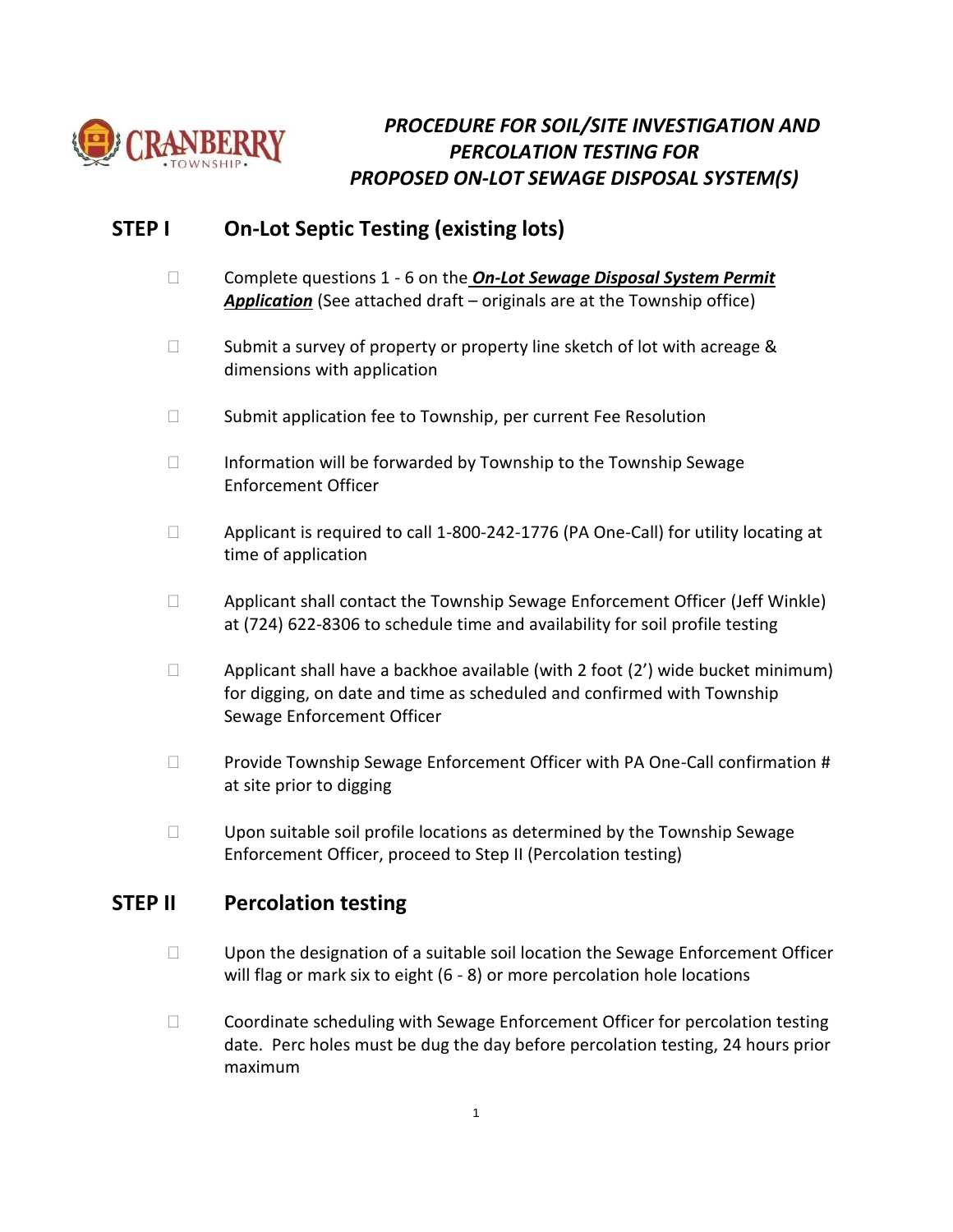- $\Box$  The day before scheduled perc test, dig perc holes as marked, to a depth as determined by the Sewage Enforcement Officer. Perc holes are to be 6" - 10" in diameter
- $\Box$  Add two inches (2") gravel or course sand to bottom of holes
- $\Box$  Pour a minimum of twelve inches (12") of water into percolation holes
- $\Box$  Applicant is to provide a minimum of fifty-five (55) gallons of water in open drums available at the perc site(s)
- □ Notify the Township Sewage Enforcement Officer at (724) 622-8306 that perc test is prepared
- $\Box$  Sewage Enforcement officer will conduct perc test
- $\Box$  Applicant will be notified of test results

#### **STEP III ON-LOT SEWAGE DISPOSAL PERMIT ISSUANCE**

- $\square$  Complete testing for proposed lot as detailed in Steps I II
- $\Box$  Approved D. E. P. Planning Module required (if lot is part of a new subdivision or lot was created after May, 1972) prior to permit issuance
- $\Box$  Applicant shall have on-lot sewage disposal design for the permit prepared in accordance with test results provided by the Sewage Enforcement Officer and all applicable rules and regulations of PA Title 25, Chapter 73 Standards for sewage disposal.
- $\Box$  Submit four (4) copies of completed septic design to the Township Sewage Enforcement Officer for review
- □ Upon receipt of a complete application and design, the Sewage Enforcement Officer will review and approve or deny design then forward to Township for permit issuance. Incomplete applications or design submittals will be returned to the applicant with letter describing deficiencies.
- $\Box$  The applicant will be contacted to pick up permit. The on-lot sewage disposal permit will have noted any additional criteria, such as required inspections, construction notes and any comments regarding the system installation.